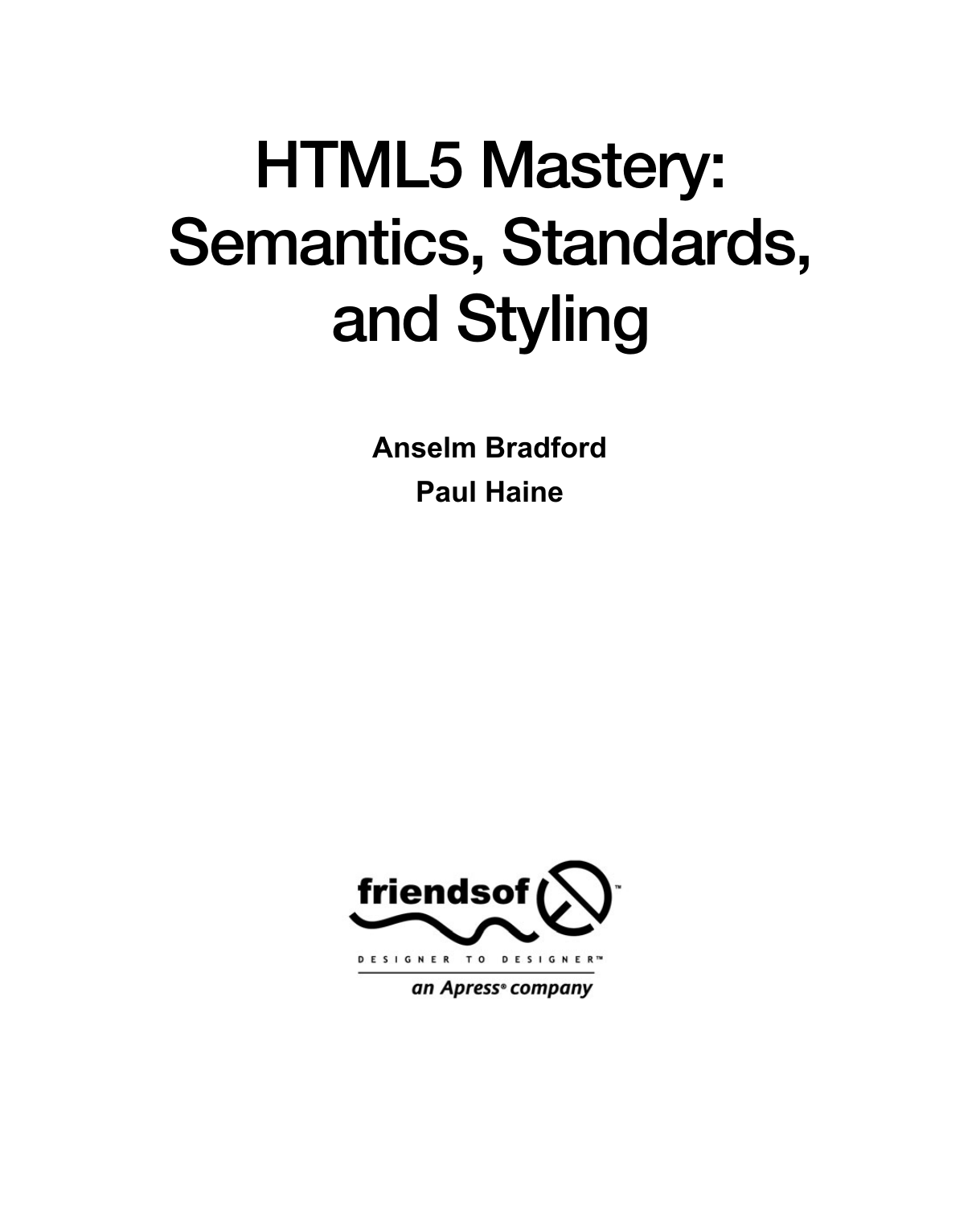HTML5 Mastery: Semantics, Standards, and Styling

Copyright © 2011 by Anselm Bradford and Paul Haine

All rights reserved. No part of this work may be reproduced or transmitted in any form or by any means, electronic or mechanical, including photocopying, recording, or by any information storage or retrieval system, without the prior written permission of the copyright owner and the publisher.

ISBN-13 (pbk): 978-1-4302-3861-4

ISBN-13 (electronic): 978-1-4302-3862-1

Trademarked names, logos, and images may appear in this book. Rather than use a trademark symbol with every occurrence of a trademarked name, logos, or image we use the names, logos, or images only in an editorial fashion and to the benefit of the trademark owner, with no intention of infringement of the trademark.

The use in this publication of trade names, service marks, and similar terms, even if they are not identified as such, is not to be taken as an expression of opinion as to whether or not they are subject to proprietary rights.

Distributed to the book trade worldwide by Springer Science+Business Media LLC., 233 Spring Street, 6th Floor, New York, NY 10013. Phone 1-800-SPRINGER, fax (201) 348-4505, e-mail orders-ny@springer-sbm.com, or visit www.springeronline.com.

For information on translations, please e-mail rights@apress.com or visit www.apress.com.

Apress and friends of ED books may be purchased in bulk for academic, corporate, or promotional use. eBook versions and licenses are also available for most titles. For more information, reference our Special Bulk Sales– eBook Licensing web page at www.apress.com/bulk-sales.

The information in this book is distributed on an "as is" basis, without warranty. Although every precaution has been taken in the preparation of this work, neither the author(s) nor Apress shall have any liability to any person or entity with respect to any loss or damage caused or alleged to be caused directly or indirectly by the information contained in this work.

The source code for this book is freely available to readers at www.friendsofed.com in the Downloads section.

#### **Credits**

**President and Publisher:** Paul Manning **Copy Editor:** Kim Wimpsett

> **Lead Editor: Compositor:** Ben Renow-Clarke

**Development Editor:**  Susan Ethridge SPI Global **Indexer:**

**Technical Reviewer: Artist:**

Jeffrey Sambells SPI Global

#### **Editorial Board:**

Steve Anglin, Mark Beckner, Ewan Buckingham, Gary Cornell, Jonathan Gennick, Jonathan Hassell, Michelle Lowman, James Markham, Matthew Moodie, Jeff Olson, Jeffrey Pepper, Frank Pohlmann, Douglas Pundick, Ben Renow-Clarke, Dominic Shakeshaft, Matt Wade, Tom Welsh **Cover Image Artist:** Corné van Dooren

Bytheway Publishing Services

**Cover Designer:** Anna Ishchenko

**Coordinating Editor:** Jennifer L. Blackwell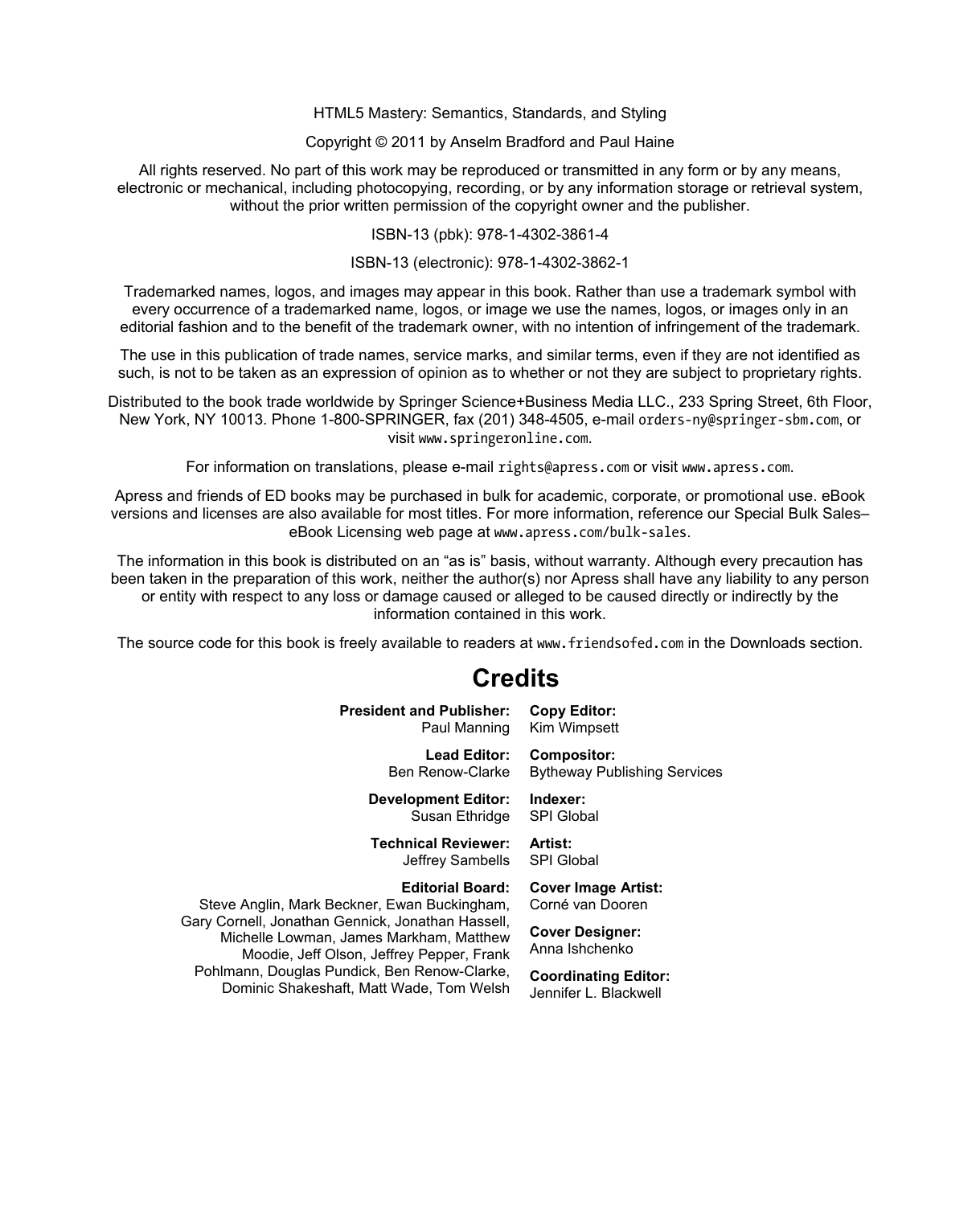*To my parents, Harda and Stuart, for showing me that tornadoes and gusty winds can both describe the same storm.* 

*—Anselm Bradford*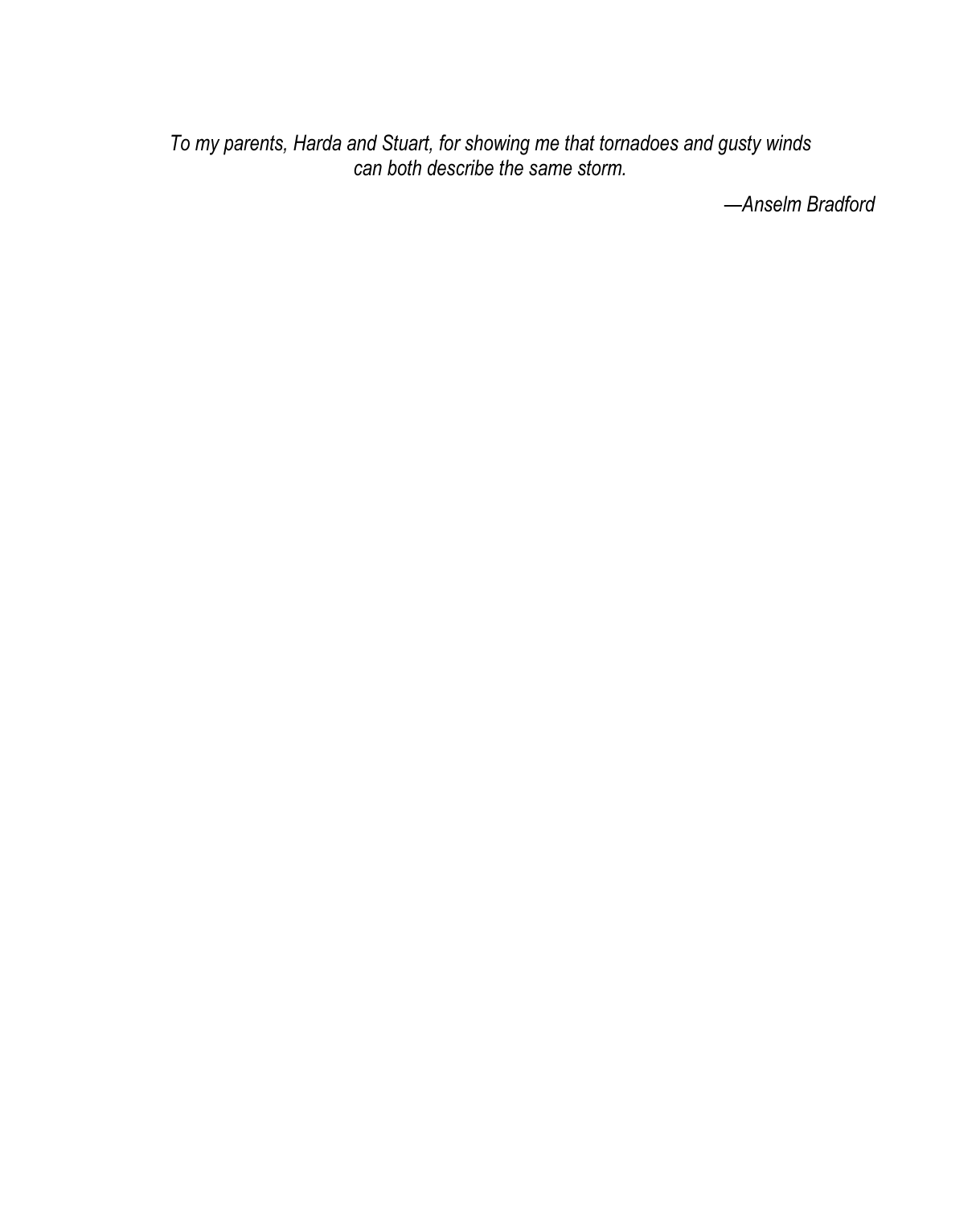### **Contents at a Glance**

| ■ Chapter 5: Multimedia: Video, Audio, and Embedded Media  149 |      |
|----------------------------------------------------------------|------|
|                                                                |      |
|                                                                |      |
|                                                                |      |
|                                                                |      |
|                                                                | .287 |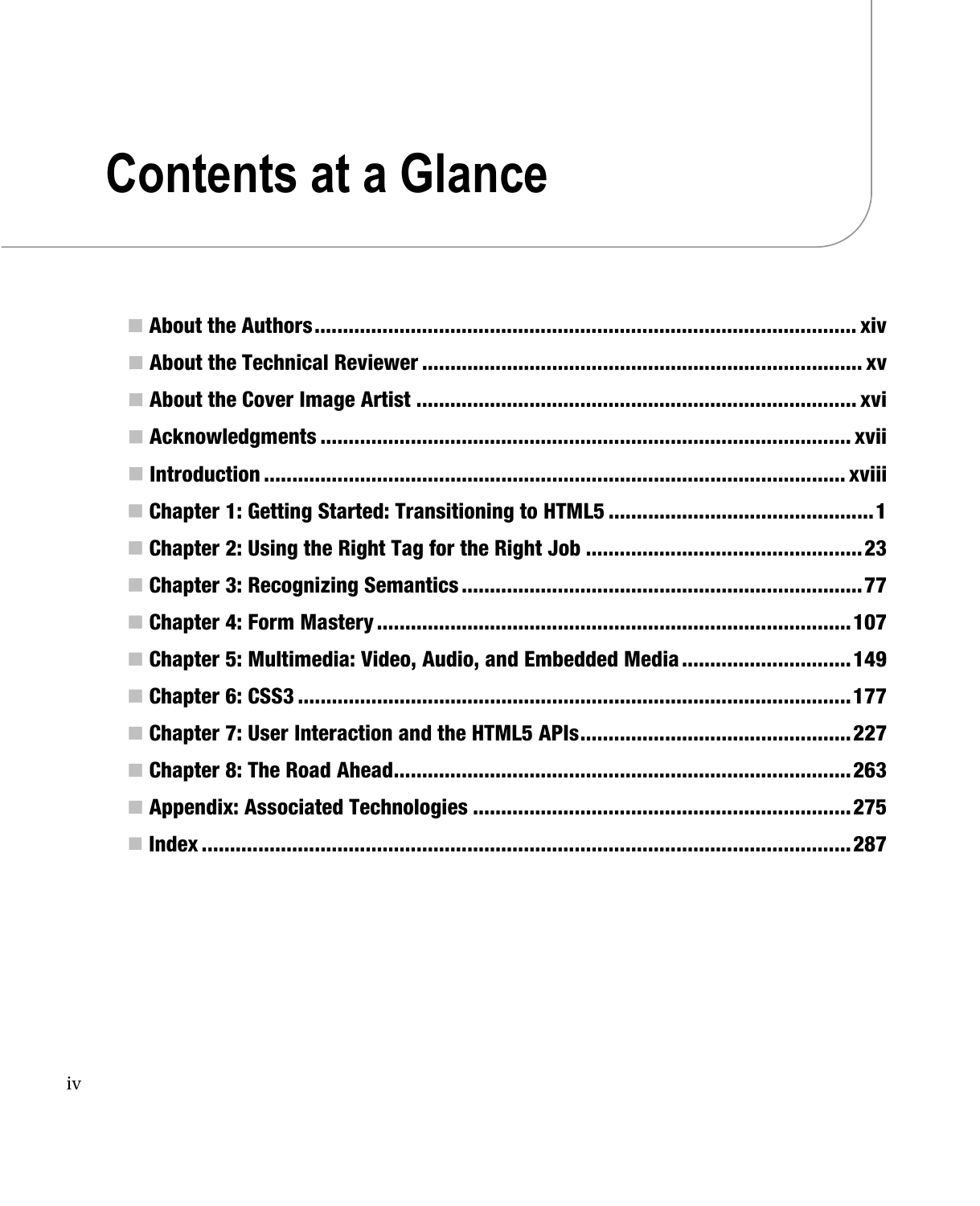## **Contents**

| $HTML 5 = HTML 7 + HTML 5$ |
|----------------------------|
|                            |
|                            |
|                            |
|                            |
|                            |
|                            |
|                            |
|                            |
|                            |
|                            |
|                            |
|                            |
|                            |
|                            |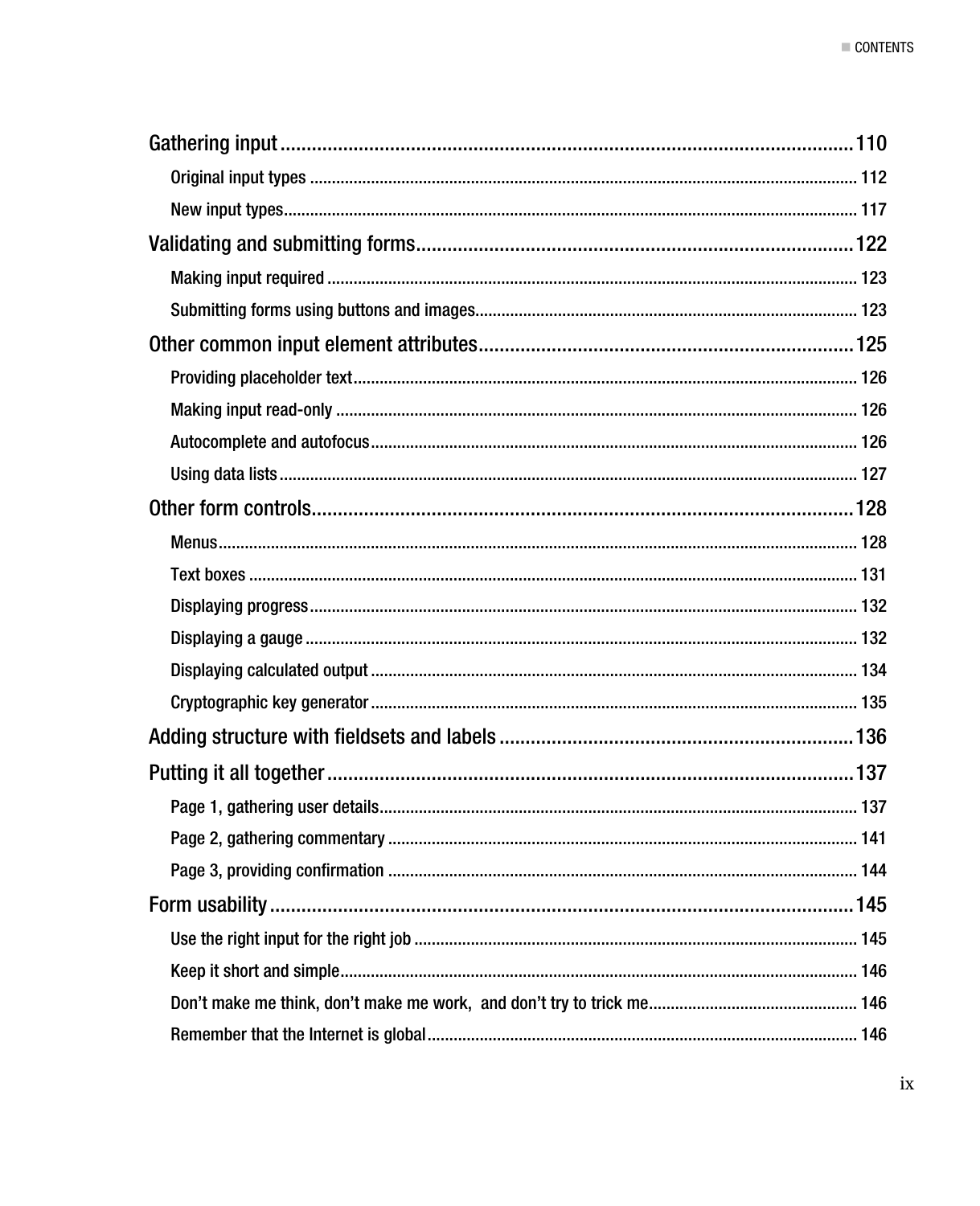| Chapter 5: Multimedia: Video, Audio, and Embedded Media  149 |  |
|--------------------------------------------------------------|--|
|                                                              |  |
|                                                              |  |
|                                                              |  |
|                                                              |  |
|                                                              |  |
|                                                              |  |
|                                                              |  |
|                                                              |  |
|                                                              |  |
|                                                              |  |
|                                                              |  |
|                                                              |  |
|                                                              |  |
|                                                              |  |
|                                                              |  |
|                                                              |  |
|                                                              |  |
|                                                              |  |
|                                                              |  |
|                                                              |  |
|                                                              |  |
|                                                              |  |
|                                                              |  |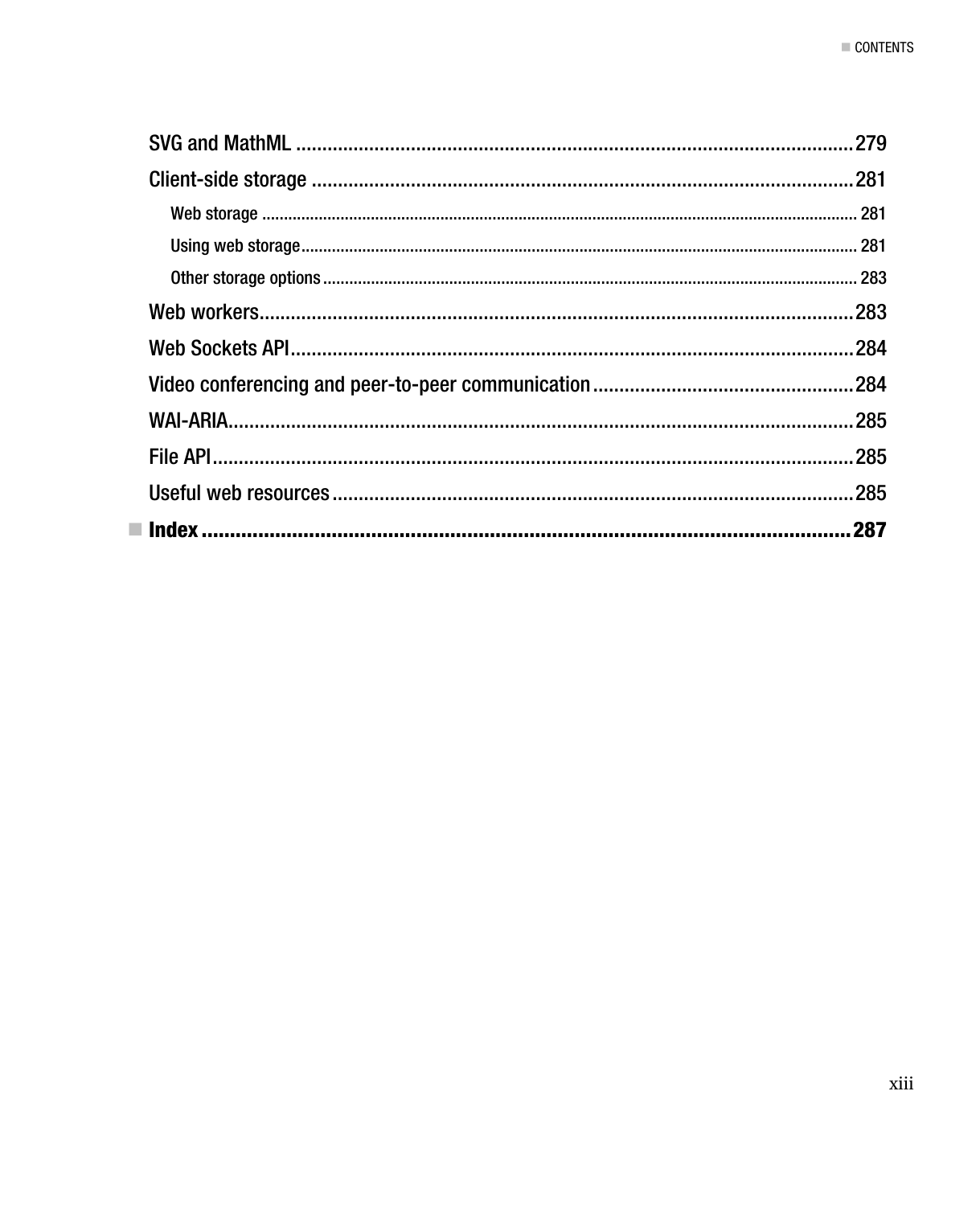#### **About the Authors**



Anselm Bradford is a lecturer in digital media at the Auckland University of Technology (AUT) in New Zealand, where he researches interactive media, web media, and visual communication. His experience with Internet-related development stretches back to 1996, when he hand-coded his first website. He may be found on Twitter @anselmbradford, and he occasionally blogs at AnselmBradford.com

Paul Haine is a London-based web designer. His personal blog is joeblade.com.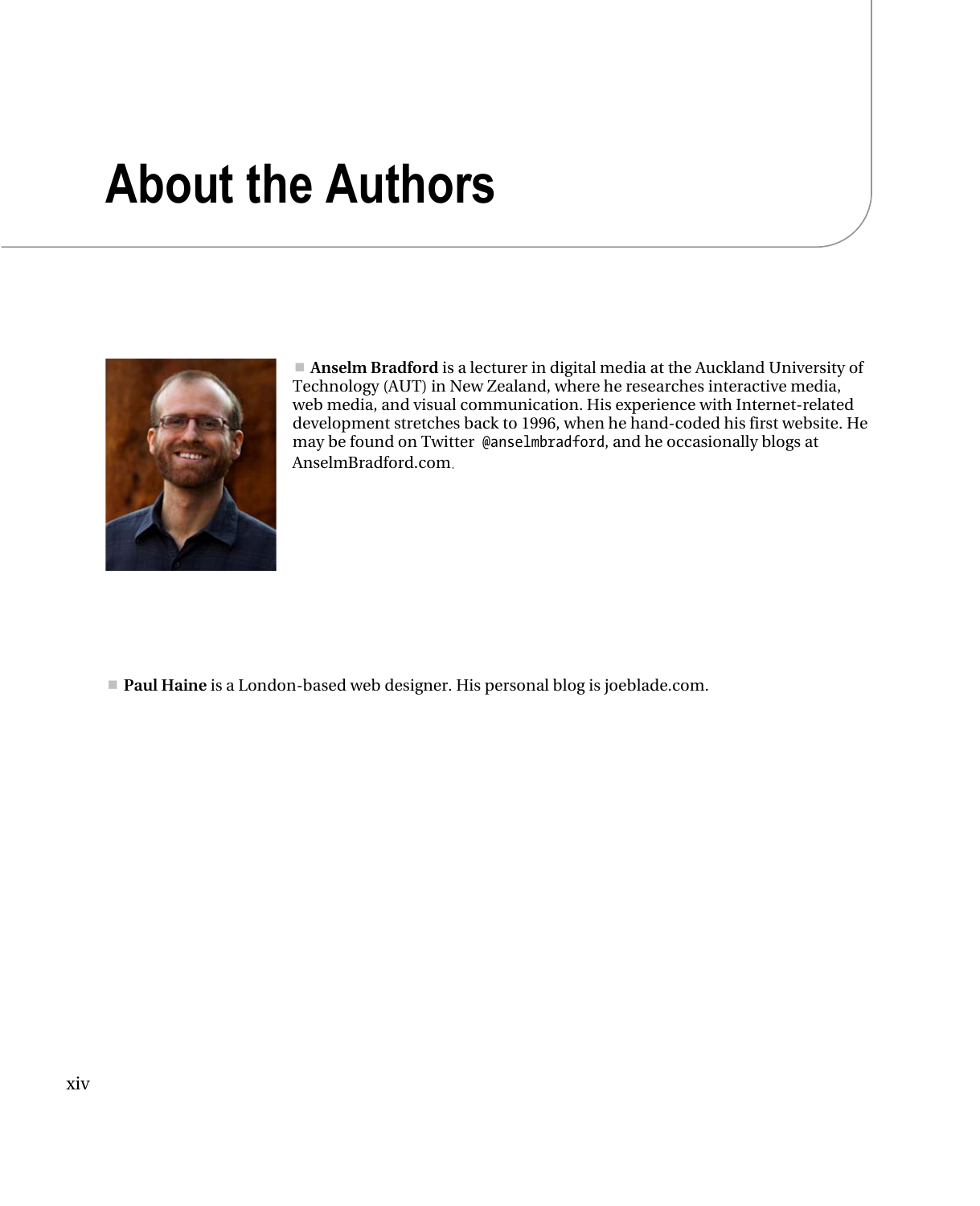### **About the Technical Reviewer**



**I** Jeffrey Sambells does what he loves. He is a father, designer, developer, author, and entrepreneur, among many other things. He started dabbling in the Web more than a decade ago and has turned it into a passion, pushing the limits of what's possible. With an expertise in creating slick end-to-end user experiences, Jeffrey is always on top of the latest technologies, especially when it comes to mobile devices.

You can probably find him writing something interesting at http://jeffreysambells.com or possibly catch him working on a stealth project via Twitter's @iamamused.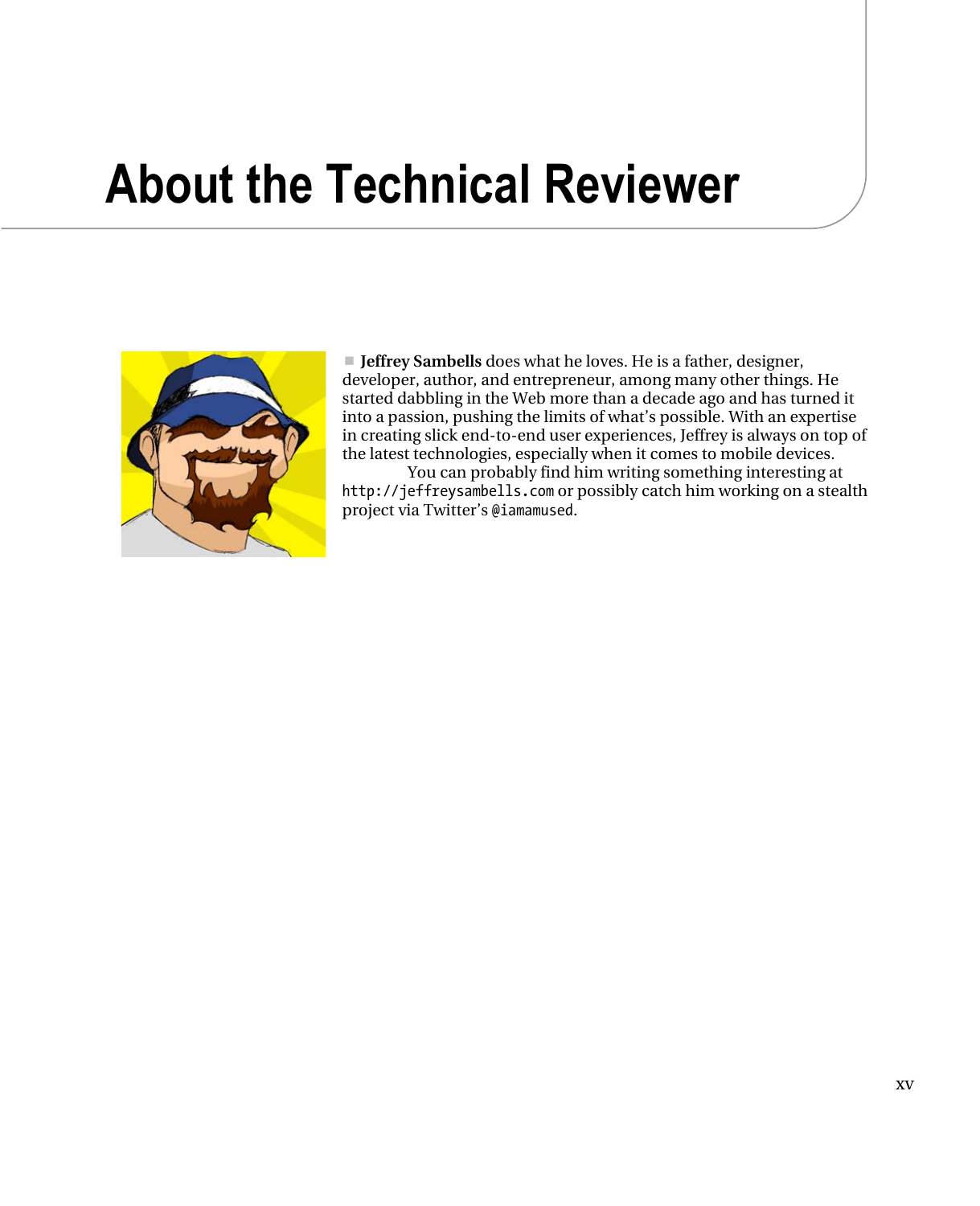### **About the Cover Image Artist**



Corné van Dooren designed the front cover image for this book. After taking a brief hiatus from friends of ED to create a new design for the Foundation series, he worked at combining technological and organic forms, with the results now appearing on this and other books' covers.

Corné spent his childhood drawing on everything at hand and then began exploring the infinite world of multimedia-and his journey of discovery hasn't stopped since. His mantra has always been "The only limit to multimedia is the imagination"—a saying that keeps him constantly moving forward.

Corné works for many international clients, writes features for multimedia magazines, reviews and tests software, authors multimedia studies, and works on

many other friends of ED books. You can see more of his work at and contact him through his website, at www.cornevandooren.com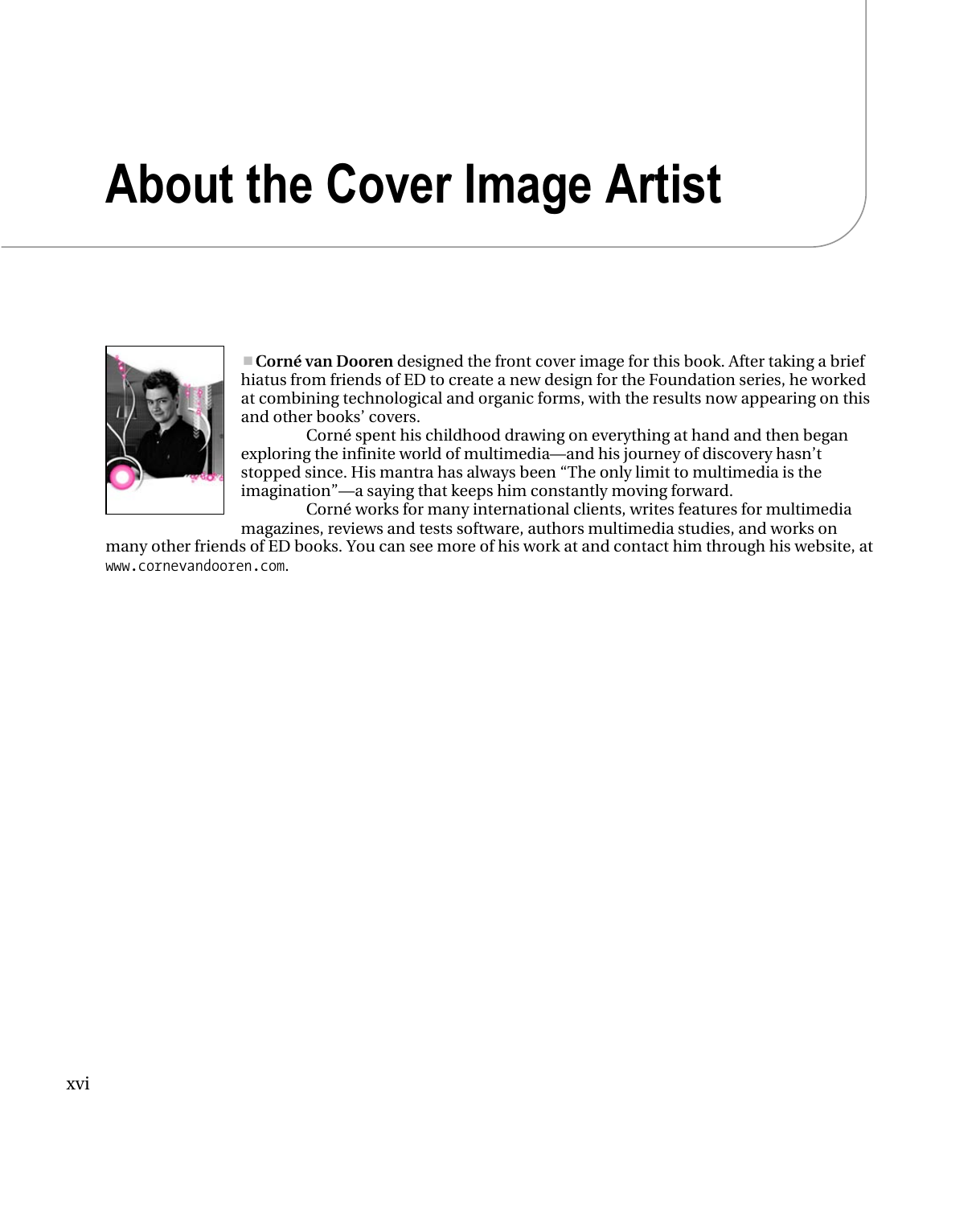#### **Acknowledgments**

Like all we will do in life, the road toward a body of work starts long before any book comes hot off the press. Looking back, I'd say my road toward writing this book started from two directions. There is one path that built the body of knowledge needed to fill a book, and there is another path that led to the process of communicating with a publisher and having this book actually materialize.

For the first path, I am indebted to numerous people through my life that have allowed me to develop my web authoring skills. I could go further back, but my direct curiosity of the Web began as a teenager living in Vermont. In 1996 I built a website for Rainbow Organic Fiber Mill, an organic cotton fabric company started in North Bennington, Vermont, by Bryant Rayngay. And although it never went live, it was the first time I handcoded a complete website from scratch, and my interest was forever piqued. In the years after my skills developed, particularly with the help of Sean Murphy, webmaster at College of the Atlantic. I owe many thanks to Sean, who during my undergraduate college years allowed me tremendous opportunity and free reign to explore and develop my skills as his assistant webmaster on http://coa.edu and eventually opened the door that allowed me to design and implement the appearance of the site for many years. Thanks also to Jared Vorkavich and Taeil Kim, who allowed me space to develop my visual design, interactive, and web authoring knowledge during my time in graduate school. These people and more indirectly and directly created the steps that allowed me to build my web knowledge to what it is today.

The other path that brought this book into existence began many years ago when I lost the opportunity to be a technical editor on a book to my adept friend Eric Kramer, who scooped up the position we both applied for. But as the project got underway, another editor was needed, and on Eric's recommendation I was brought into the project as well. This was a book by Rich Shupe for O'Reilly Media, and since that first book, I edited two more books by Rich, who requested me as reviewer. Thanks to Eric and Rich, because without them I likely wouldn't have become involved in publishing as much as I have. Reviewing technology books with a discerning eve and seeing the process of producing a book gave me the confidence that I could do it myself. These projects also led to book editing opportunities with Peachpit Press and last but not least, Apress.

Thanks goes to Ben Renow-Clarke of friends of ED, who got the ball rolling on this book, and Jennifer Blackwell and the rest of the Apress team for their patience and guidance as this book got underway. Thanks to my technical reviewer, Jeffrey Sambells, who pleasantly surprised me with his astute error-finding skills. Also, thanks to Paul Haine for laying the groundwork for this book with his authorship of HTML Mastery.

Thanks to my colleagues at AUT University, who created the opportunities for me to both further develop my web skills and write about it at the same time. Specifically Gudrun Frommherz, who helped structure my teaching schedule to give me more time to write, and Abhi Kala, who kept the Digital Media department alive during many nights of writing (also thanks to Abhi for shooting my author photo for this book). Thanks also go to the numerous people behind the helpful pseudonyms that popped up on the WHATWG IRC channel and answered questions when I was confused about something in the HTML specification.

Special thanks goes to Whitney Traylor for putting up with my distraction and preoccupation as I began writing this book, and, lastly, thanks to my brother, Orson, for always being enthusiastically interested in talking about and sharing web development knowledge.

-Anselm Bradford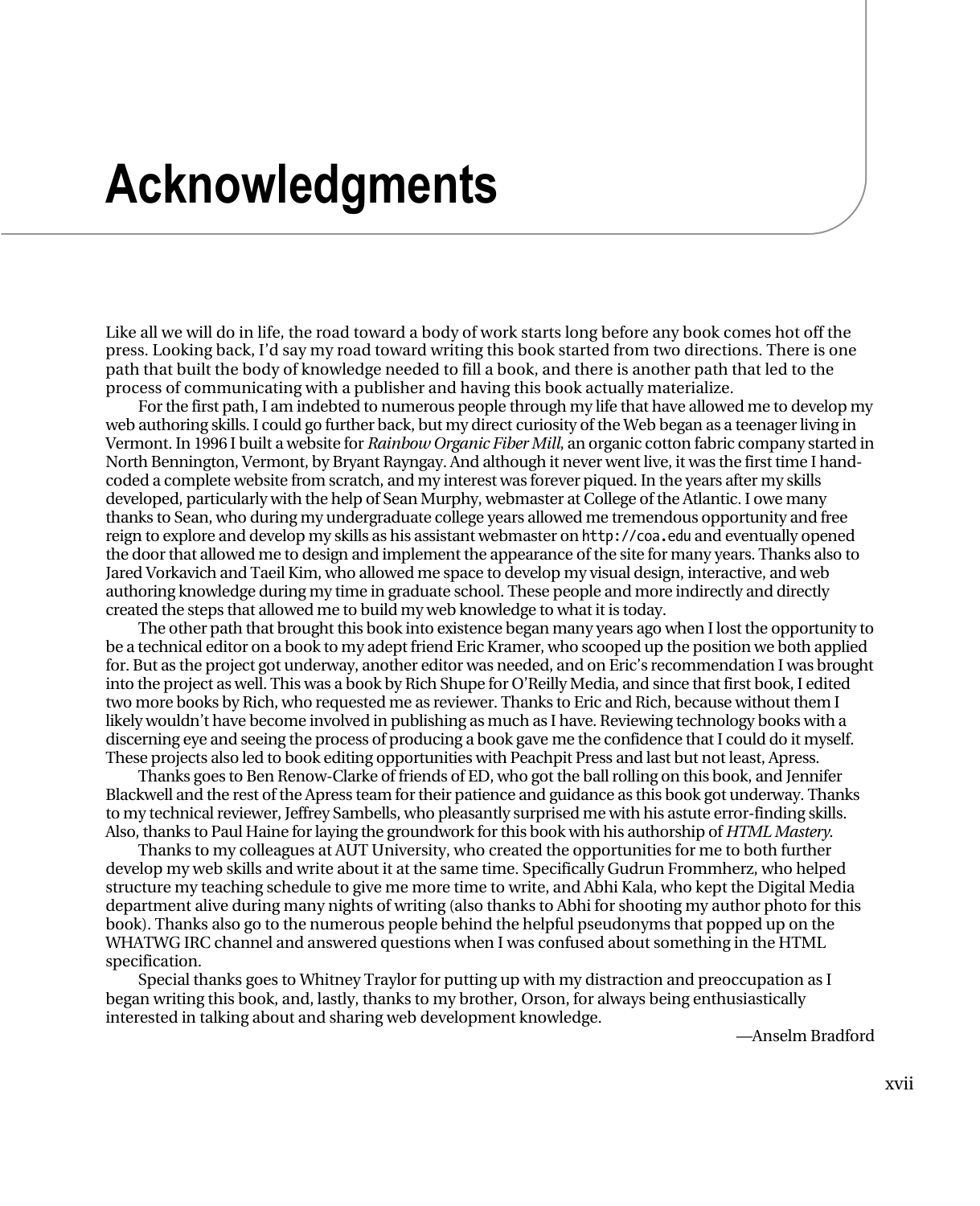## **Introduction**

Unless you have been off on a digital-free holiday, you've heard a lot of chatter about HTML5. As a web professional, it is apparent that having an understanding of HTML5 is not only beneficial—it's essential. The future of the Web has radically changed course in the last few years from XHTML to HTML5, which means there are new concepts to learn but also outdated coding practices to unlearn.

At times HTML5 can seem enigmatic and ambiguous in what it encompasses, and threshing out a definition for HTML5 can lead you in many directions. This book will comprehensively cover the state of HTML5 and give you a solid foundation in the technologies it covers. Fundamental concepts are briefly covered before diving into specifics, with an emphasis on gaining a solid grounding in HTML. There are many new elements and attributes to cover, in areas such as web forms, multimedia, and improved website semantics. There are also a handful of elements and attributes that are now obsolete, which as a professional web developer you will absolutely never use ever again (right?). The correct usage of the current HTML elements, new and old, is shown in clear easy-to-follow summaries. CSS and JavaScript are the next topics on the table, and both are discussed and explored through their relationship with HTML.

Also, in order to give you the theories and practical knowledge that will take your web practice higher, related foundational topics, such as digital color, media formats, responsive design, and even trigonometry, will be covered as relevant to HTML5.

While HTML5 will be molded for years to come, you will find that it has laid the foundation for many next-generation web applications to be built today—web applications that might just be built by you!

#### Who is this book for?

HTML5 Mastery is aimed toward anyone with a working familiarity with HTML, CSS, and JavaScript, who is interested in gaining a deeper understanding of the specifications that define these languages. The HTML5 specification is very large. Approaching it through the pages of this book will quickly get you upto-speed and serve as a launching board to take your HTML knowledge to new heights.

HTML, CSS, and JavaScript may feel familiar and easy to you, but you are sure to find hidden gems that will surprise you. Learning about these subtleties will go a long way toward making you a master of HTML5. You will walk away equipped with foundational knowledge and the wherewithal to seek out higher-level concepts in order to follow the trends of modern web development.

#### How is this book structured?

This book begins with a discussion of the surprisingly convoluted history that led to HTML5 becoming today's hottest web development trend. For those newer to HTML, fundamental terminology is covered before running through the highlights of HTML5 and what's changed since HTML 4.01. After this high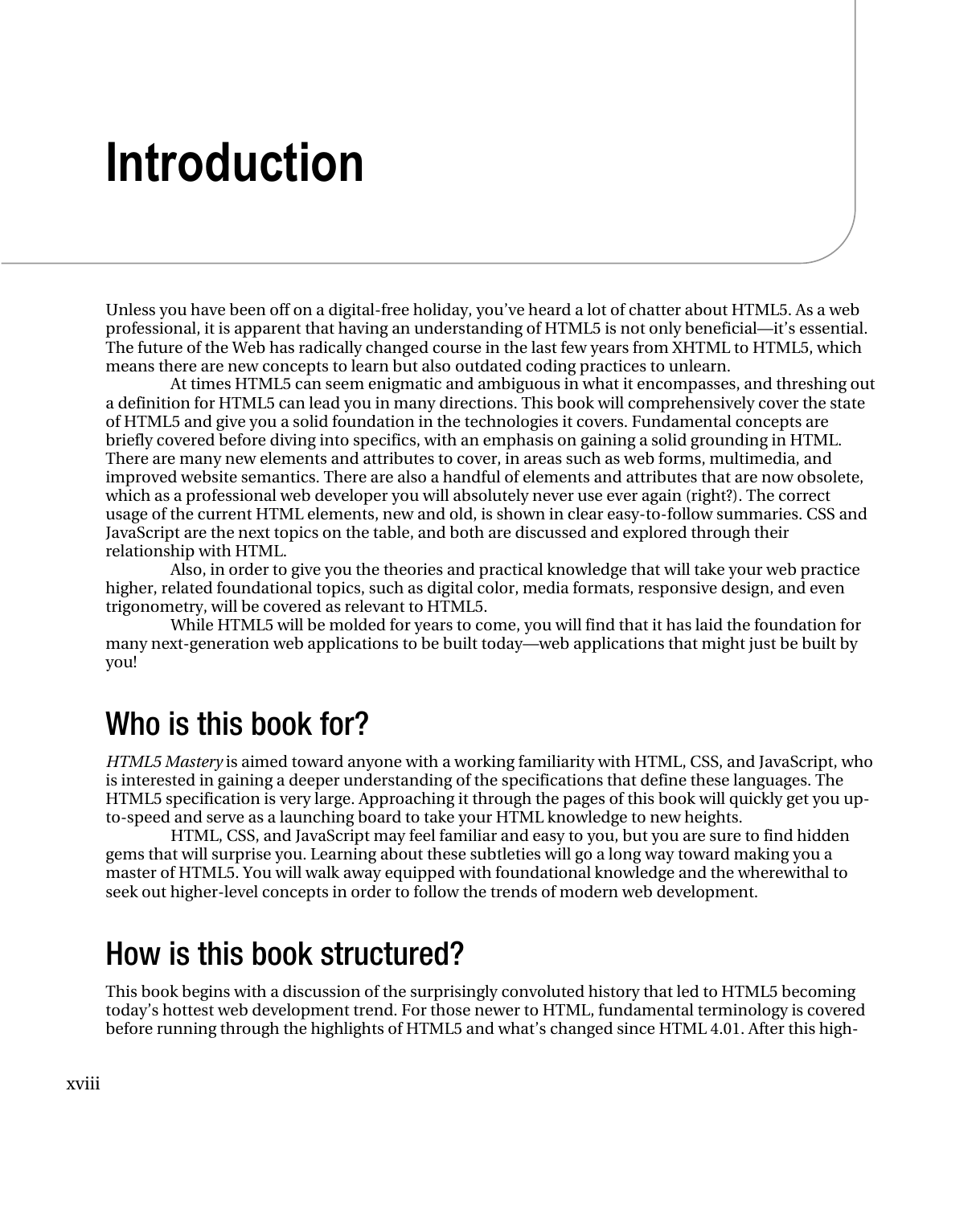level view of the state of HTML5, subsequent chapters dive deeper into specific areas of interest, providing a comprehensive overview of the HTML elements and related technologies.

The first third of the book will give you a solid grounding in what is available to you in HTML5 and help you organize and build better web pages for today's Internet. In Chapter 2 you will learn about the global attributes present on all elements and the new content model categories of HTML5 that organize each HTML element into a set of overlapping groups. The elements are then explored in-depth across the next two chapters. Special attention is given to semantically structuring your pages. After gaining a broad understanding of all the elements in HTML, the second third of the book will dive deeper into the elements of web forms, followed by the elements for embedding multimedia into your web pages.

The last third of the book goes into concepts that are used closely with HTML but are separate from the HTML elements used to structure a page. Beginning in Chapter 6, HTML's relationship with CSS3 is discussed. Fundamental CSS concepts are also shown, and examples of key new features of CSS3 styling are demonstrated. Next, concepts from the HTML5 JavaScript APIs are introduced. A small template for exploring JavaScript within the web browser is constructed and demonstrated through specific practical examples. The book finishes up with the road ahead into web development for mobile devices and ends with a summary of upcoming and evolving HTML5 technologies and, lastly, coverage of technologies that aren't part of HTML5 but are commonly used and associated with it (such as the Geolocation API).

This book can be read from cover to cover or kept by your computer as a reference for particular elements and concepts. To get the most out of this book, I recommend you follow the wisdom of the (WHATWG) HTML specification, which, when talking about how a document should be read to get the most out of it, puts it this way:

"[It] should be read cover-to-cover, multiple times. Then, it should be read backwards at least once. Then it should be read by picking random sections from the contents list and following all the cross-references"

Lastly, the book has an accompany website at http://html5mastery.com where you can find related information and links.

#### **Conventions used in this book**

This book uses a couple of conventions that are worth noting:

- $\bullet$ Unless otherwise noted, *HTML5* and *HTML* refer the most recent implementation of the HTML language.
- *Modern browsers* are considered to be Google Chrome 11 or newer, Mozilla Firefox 4 or newer, Safari 5 or newer, Opera 11 or newer, and Microsoft Internet Explorer 9 or newer.
- Individual HTML elements may be referred to with and without "element," for instance, pre and pre element, both refer to the HTML <pre>.
- Unless shown or implied, it is assumed that all the HTML examples in this book are nested in the body of a valid HTML5 document.
- Unless otherwise shown, any CSS and JavaScript code is assumed to be within an external style sheet and external script file, respectively.